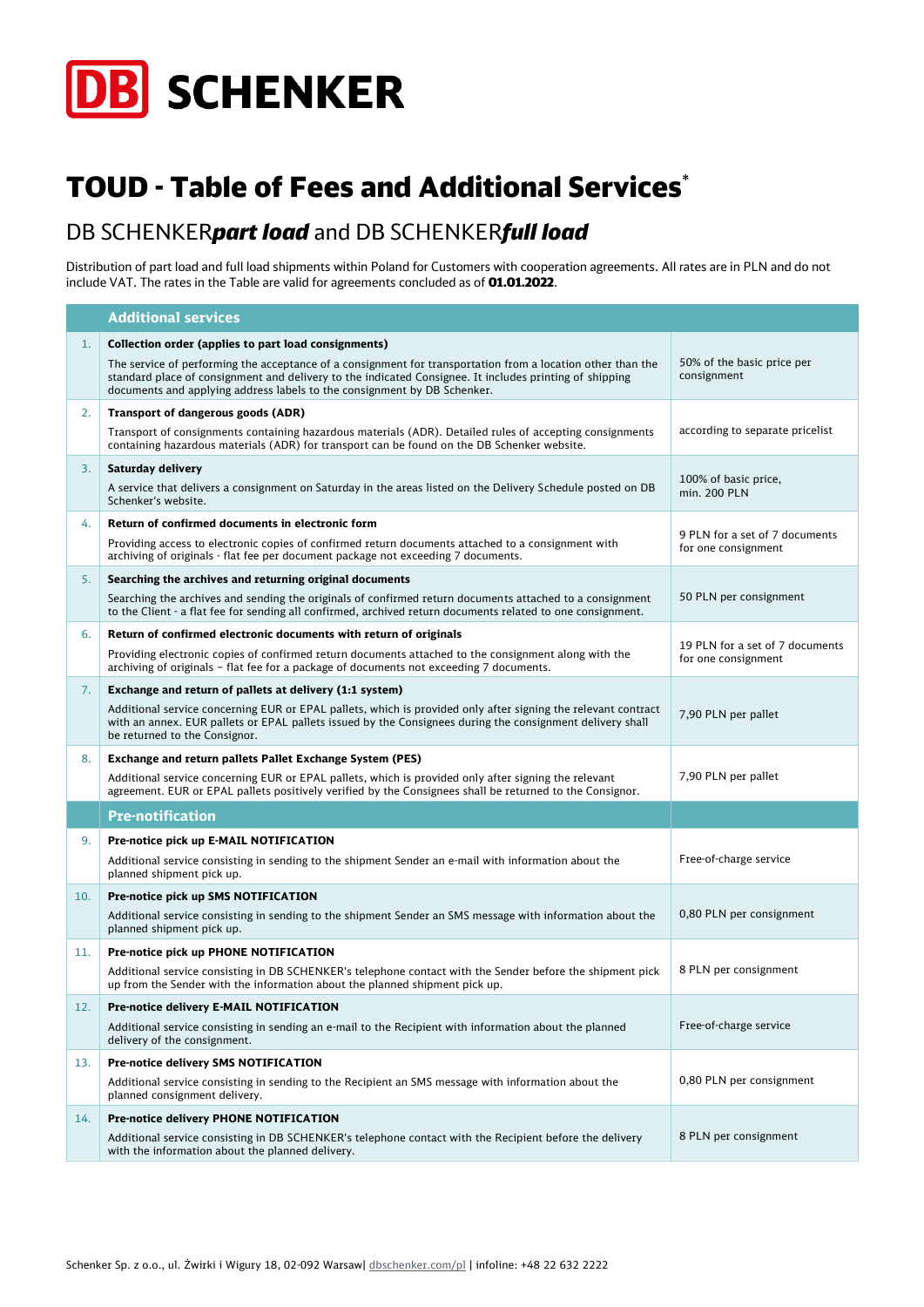|     | <b>Proof of delivery</b>                                                                                                                                                                                                                                                                                                                                                                                                                                                                                     |                                               |
|-----|--------------------------------------------------------------------------------------------------------------------------------------------------------------------------------------------------------------------------------------------------------------------------------------------------------------------------------------------------------------------------------------------------------------------------------------------------------------------------------------------------------------|-----------------------------------------------|
| 15. | Electronic proof of delivery with the Consignee's signature<br>Providing an electronic copy of proof of delivery with the consignee's signature (bottom part of waybill).<br>Available only in the e-connect application.                                                                                                                                                                                                                                                                                    | Free-of-charge service                        |
| 16. | Electronic copy of waybill<br>Providing an electronic copy of confirmed waybill. Available on the econnect premium application or, upon<br>request, at a DB Schenker branch.                                                                                                                                                                                                                                                                                                                                 | 1 PLN per consignment                         |
| 17. | Sending a copy of waybill to the Customer<br>Searching the archive and sending a certified paper copy of the waybill to the Customer.                                                                                                                                                                                                                                                                                                                                                                        | 50 PLN per consignment                        |
|     | <b>Special deliveries</b>                                                                                                                                                                                                                                                                                                                                                                                                                                                                                    |                                               |
| 18. | Delivery to retail chains                                                                                                                                                                                                                                                                                                                                                                                                                                                                                    |                                               |
|     | Delivery to logistics centers and chain stores requiring special conditions for delivery (e.g. delivery within a<br>time window, waiting to count delivered merchandise, or use of consignee's pre-notification of consignment<br>delivery systems). The valid list of supported retail chains is listed in the Delivery Schedule on the DB<br>Schenker's website.                                                                                                                                           | 15% of the basic price per<br>consignment     |
| 19. | Delivery in remote areas                                                                                                                                                                                                                                                                                                                                                                                                                                                                                     |                                               |
|     | Delivery to areas that are difficult to access, generally not associated with urban development, such as<br>mountain and coastal areas, where access is significantly restricted or involves additional requirements for<br>the means of transport delivering the consignment. The fee is applicable to the areas listed in the Delivery<br>Schedule posted on DB Schenker's website.                                                                                                                        | 30% of the basic price per<br>consignment     |
| 20. | Delivery in urban areas with difficult access                                                                                                                                                                                                                                                                                                                                                                                                                                                                |                                               |
|     | Delivery in urban areas characterized by impediments due to, but not limited to, entrance fees, significant<br>tonnage restrictions, obtaining paid permits/passes, or hourly restrictions on entry. The fee is applicable to<br>the areas listed in the Delivery Schedule posted on DB Schenker's website.                                                                                                                                                                                                  | 15% of the basic price per<br>consignment     |
| 21. | Fix Day pick up<br>An additional service consisting in the pickup of the shipment from the Sender on a specific working day                                                                                                                                                                                                                                                                                                                                                                                  | 100 PLN part load                             |
|     | (except Saturdays and holidays according to DB Schenker's work schedule). The possible range of pick up<br>dates from the Sender for the Fix Day pick up option is two working days from placing the order at the<br>earliest.                                                                                                                                                                                                                                                                               | 70 PLN full load                              |
| 22. | <b>Fix Day delivery</b><br>An additional service consisting in the delivery of the shipment on a specified working day (except Saturdays<br>and public holidays according to the DB Schenker's work schedule). The delivery date for the Fix Day<br>delivery option cannot be earlier than or equal to the date resulting from the delivery schedule for a given<br>range of postal codes.                                                                                                                   | 100 PLN part load<br>70 PLN full load         |
| 23. | <b>Same Day Collection</b><br>An additional service consisting in the delivery of shipments with the date of goods pick up on the day of the<br>order placement. This option is available only after prior arrangements with DB Schenker.                                                                                                                                                                                                                                                                    | 50% of the basic price per<br>consignment     |
| 24. | <b>Time Window delivery</b>                                                                                                                                                                                                                                                                                                                                                                                                                                                                                  |                                               |
|     | Additional service consisting in the delivery of shipments enabling the selection of a specific time window<br>tor the shipment delivery, between 9 a.m. and 12 p.m. defined as "morning" or between 1 p.m. and 4 p.m.<br>defined as "afternoon" on working days (except Saturdays and holidays according to the work schedule of DB<br>SCHENKER), in the areas specified in the Delivery Schedule available on the DB Schenker's website<br>https://www.dbschenker.com/pl-pl                                | 120 PLN part load<br>80 PLN full load         |
| 25. | Time Window pick up<br>Additional service consisting in the pick up from the Sender enabling the selection of a specific time window<br>for the shipment pick up, between 9 a.m. and 12 p.m. defined as "morning" or between 1 p.m. and 4 p.m.<br>defined as "afternoon" on working days (except Saturdays and public holidays according to the work<br>schedule of DB SCHENKER), in the areas specified in the Delivery Schedule available on the DB Schenker's<br>website https://www.dbschenker.com/en-en | 120 PLN part load<br>80 PLN full load         |
|     | <b>Consignment parameters control</b>                                                                                                                                                                                                                                                                                                                                                                                                                                                                        |                                               |
| 26. | <b>Correction of consignment parameters</b>                                                                                                                                                                                                                                                                                                                                                                                                                                                                  |                                               |
|     | The fee applies to the correction of data given in shipping documents regarding weight, dimensions, number<br>of collies, method of packing.                                                                                                                                                                                                                                                                                                                                                                 | 50 PLN per consignment                        |
| 27. | Handling of items exceeding maximum parameters<br>The fee applies to consignments that exceed the allowable maximum parameters specified for the service.                                                                                                                                                                                                                                                                                                                                                    | 80 PLN per collie                             |
| 28. | Correction of incorrect or incomplete consignment data                                                                                                                                                                                                                                                                                                                                                                                                                                                       |                                               |
|     | The fee applies to corrections to the Consignee's address and contact information, ADR information,<br>collection information, or other additional charges.                                                                                                                                                                                                                                                                                                                                                  | 20 PLN per consignment                        |
|     | <b>Additional fees</b>                                                                                                                                                                                                                                                                                                                                                                                                                                                                                       |                                               |
| 29. | Toll<br>A toll charge for the use of toll roads covered by an electronic toll collection system or toll highways covered<br>by payment systems.                                                                                                                                                                                                                                                                                                                                                              | 11.18 % of the basic price per<br>consignment |
| 30. | Seasonal surcharge                                                                                                                                                                                                                                                                                                                                                                                                                                                                                           |                                               |
|     | A fee for handling consignments during peak shipping periods. The seasonal surcharge applies a) for 10<br>business days before and 4 business days after Easter*, b) from 5th business day before 1st May till 3rd<br>business day after 3rd May, c) from 5th business day before and till 3rd business day after Corpus Christi*,                                                                                                                                                                           | 7.5% of the basic price per<br>consignment    |